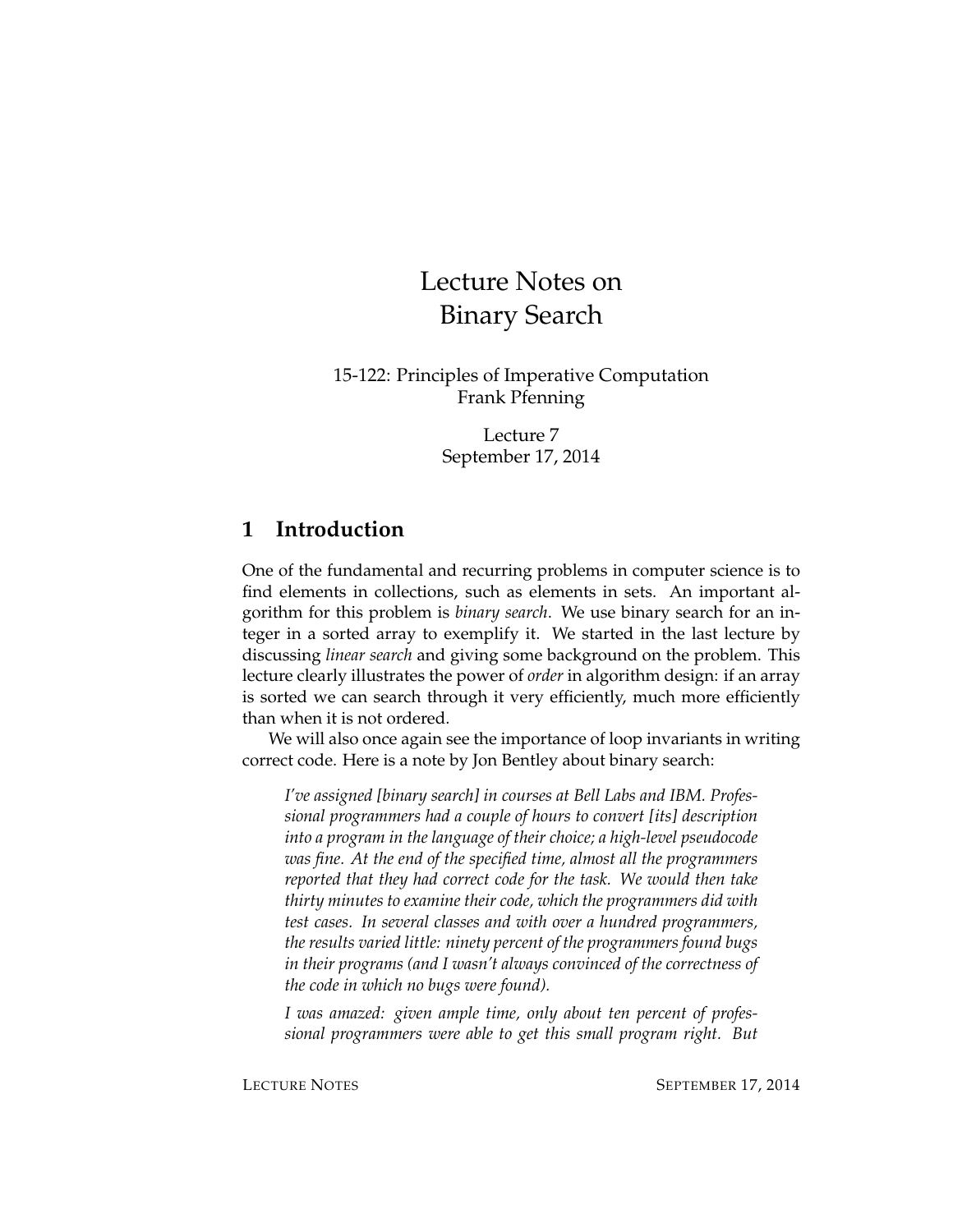*they aren't the only ones to find this task difficult: in the history in Section 6.2.1 of his Sorting and Searching, Knuth points out that while the first binary search was published in 1946, the first published binary search without bugs did not appear until 1962.*

*—Jon Bentley,* Programming Pearls *(1st edition), pp.35–36*

I contend that what these programmers are missing is the understanding of how to use loop invariants in composing their programs. They help us to make assumptions explicit and clarify the reasons *why* a particular program is correct. Part of the magic of pre- and post-conditions as well as loop invariants and assertions is that they *localize* reasoning. Rather than having to look at the whole program, or the whole function, we can focus on individual statements tracking properties via the loop invariants and assertions.

#### **2 Binary Search**

Can we do better than searching through the array linearly? If you don't know the answer already it might be surprising that, yes, we can do *significantly* better! Perhaps almost equally surprising is that the code is almost as short!

Before we write the code, let us describe the algorithm. We start searching for x by examining the *middle element* of the sorted array. If it is smaller than x, then x must be in the upper half of the array (if it is there at all); if it is greater than  $x$ , then  $x$  must be in the lower half. Now we continue by restricting our attention to either the upper or lower half, again finding the middle element and proceeding as before.

We stop if we either find  $x$ , or if the size of the subarray shrinks to zero, in which case  $x$  cannot be in the array.

Before we write a program to implement this algorithm, let us analyze the running time. Assume for the moment that the size of the array is a power of 2, say  $2^k$ . Each time around the loop, when we examine the middle element, we cut the size of the subarrays we look at in half. So before the first iteration the size of the subarray of interest is  $2^k$ . After the second iteration it is of size  $2^{k-1}$ , then  $2^{k-2}$ , etc. After  $k$  iterations it will be  $2^{k-k} = 1$ , so we stop after the next iteration. Altogether we can have at most  $k + 1$ iterations. Within each iteration, we perform a constant amount of work: computing the midpoint, and a few comparisons. So, overall, when given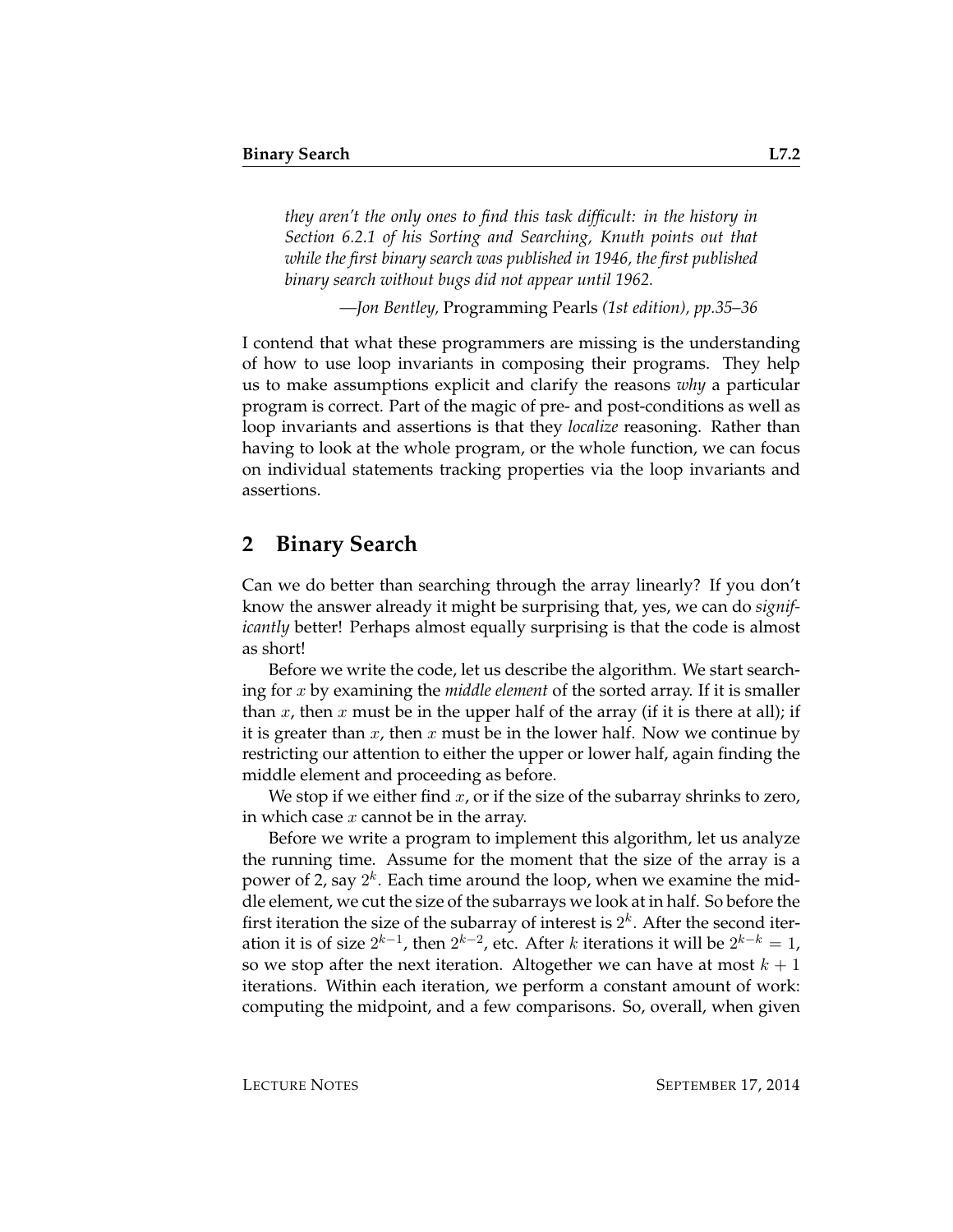a size of array  $n$  we perform  $c * \log_2(n)$  operations (for some constant  $c$ ). $^1$  $^1$ 

If the size *n* is not a power of 2, then we can round *n* up to the next power of 2, and the reasoning above still applies. For example, if  $n = 13$ we round it up to  $16 = 2^4$ . The actual number of steps can only be smaller than this bound, because some of the actual subintervals may be smaller than the bound we obtained when rounding up  $n$ .

The logarithm grows much slower than the linear function that we obtained when analyzing linear search. As before, suppose we double the size of the input,  $n' = 2 * n$ . Then the number of operations will be  $c * \log(2 * n) = c * (\log(2) + \log(n)) = c * (1 + \log(n)) = c + c * \log(n)$ . So the number of operations increases only by a constant amount  $c$  when we double the size of the input. Considering that the largest representable positive number in 32-bit two's complement representation is  $2^{31} - 1$  (about 2 billion) binary search even for unreasonably large arrays will only traverse the loop 31 times!

### **3 Implementing Binary Search**

The specification for binary search is the same as for linear search.

```
int binsearch(int x, int[] A, int n)
//@requires 0 \leq n && n \leq \leq \lambda(1);
//@requires is_sorted(A, 0, n);
/*@ensures (-1 == \result \& \lis_in(x, A, 0, n))|| ((0 \le \result \& \result \le n) \& A[\result] == x);@*/
  ;
```
We declare two variables, lower and upper, which hold the lower and upper end of the subinterval in the array that we are considering. We start with lower as 0 and upper as  $n$ , so the interval includes lower and excludes upper. This often turns out to be a convenient choice when computing with arrays (but see Exercise [1\)](#page-14-0).

The for loop from linear search becomes a while loop, exiting when the interval has size zero, that is, lower == upper. We can easily write the first loop invariant, relating lower and upper to each other and the overall bound of the array.

<span id="page-2-0"></span> $1$ In general in computer science, we are mostly interested in logarithm to the base 2 so we will just write  $log(n)$  for log to the base 2 from now on unless we are considering a different base.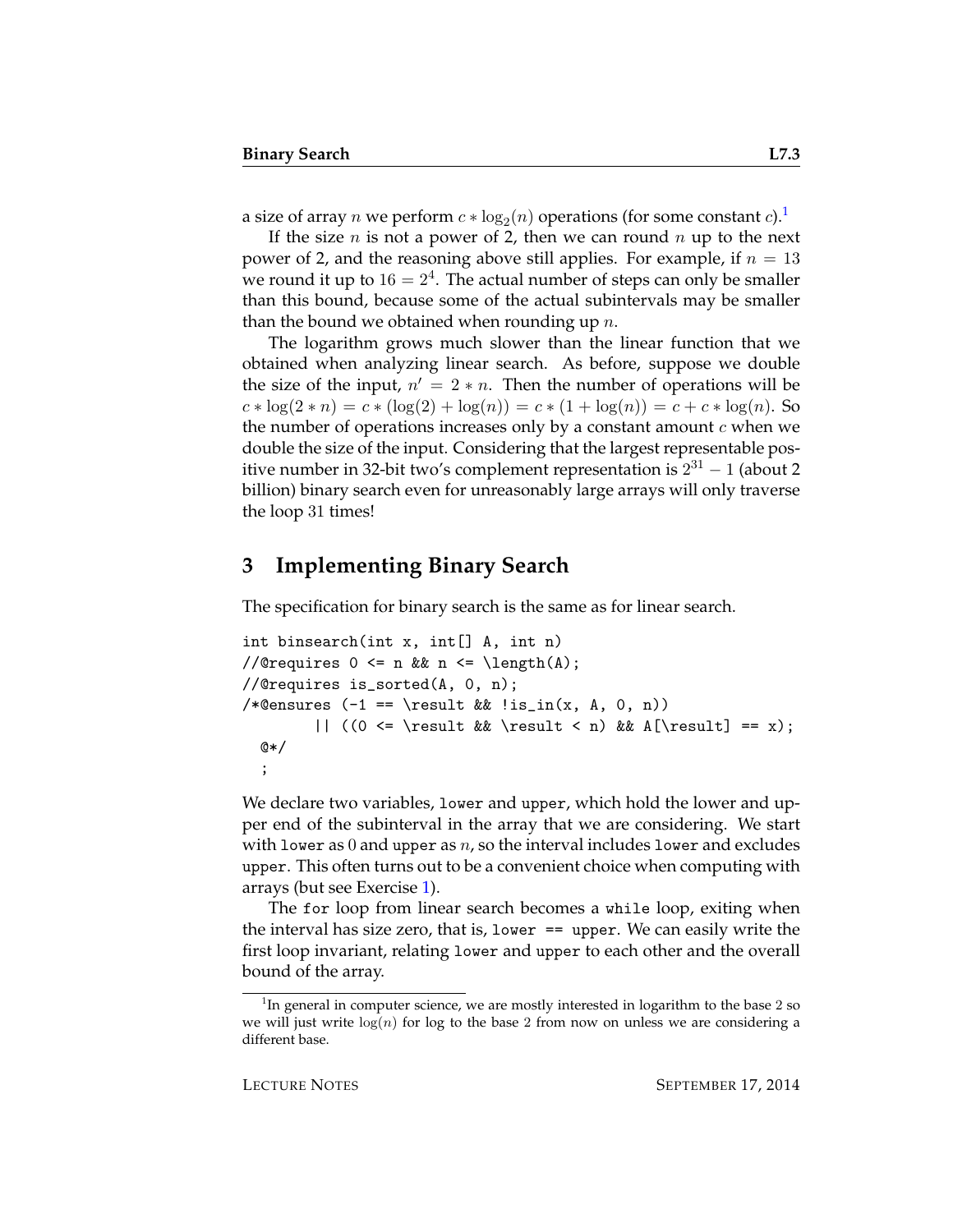```
int binsearch(int x, int [] A, int n)
//@requires 0 \leq n && n \leq \leq \text{length}(A);
//@requires is_sorted(A, 0, n);
/*@ensures (-1 == \result \& !is_in(x, A, 0, n))|| ((0 <= \result && \result < n) && A[\result] == x);
  @*/
\{ int lower = 0;
  int upper = n;
  while (lower < upper)
    //@loop_invariant 0 <= lower && lower <= upper && upper <= n;
   {
    // ...??...
   }
  return -1;
}
```
In the body of the loop, we first compute the midpoint mid. By elementary arithmetic it is indeed between lower and upper.

Next in the loop body we check if  $A[mid] = x$ . If so, we have found the element and return mid.

```
int binsearch(int x, int[] A, int n)
// ... contract elided ...
\{ int lower = 0;
  int upper = n;
  while (lower < upper)
    //@loop_invariant 0 \le lower && lower \le upper && upper \le n;
    //@loop_invariant ...??...
      int mid = lower + (upper-lower)/2;
      //@assert lower <= mid && mid < upper;
      if (A[\text{mid}] == x) return mid;
      // ...??...
    }
  return -1;
}
```
Now comes the hard part. What is the missing part of the invariant? The first instinct might be to say that x should be in the interval from  $A[lower]$  to  $A[upper]$ . But that may not even be true when the loop is entered the first time.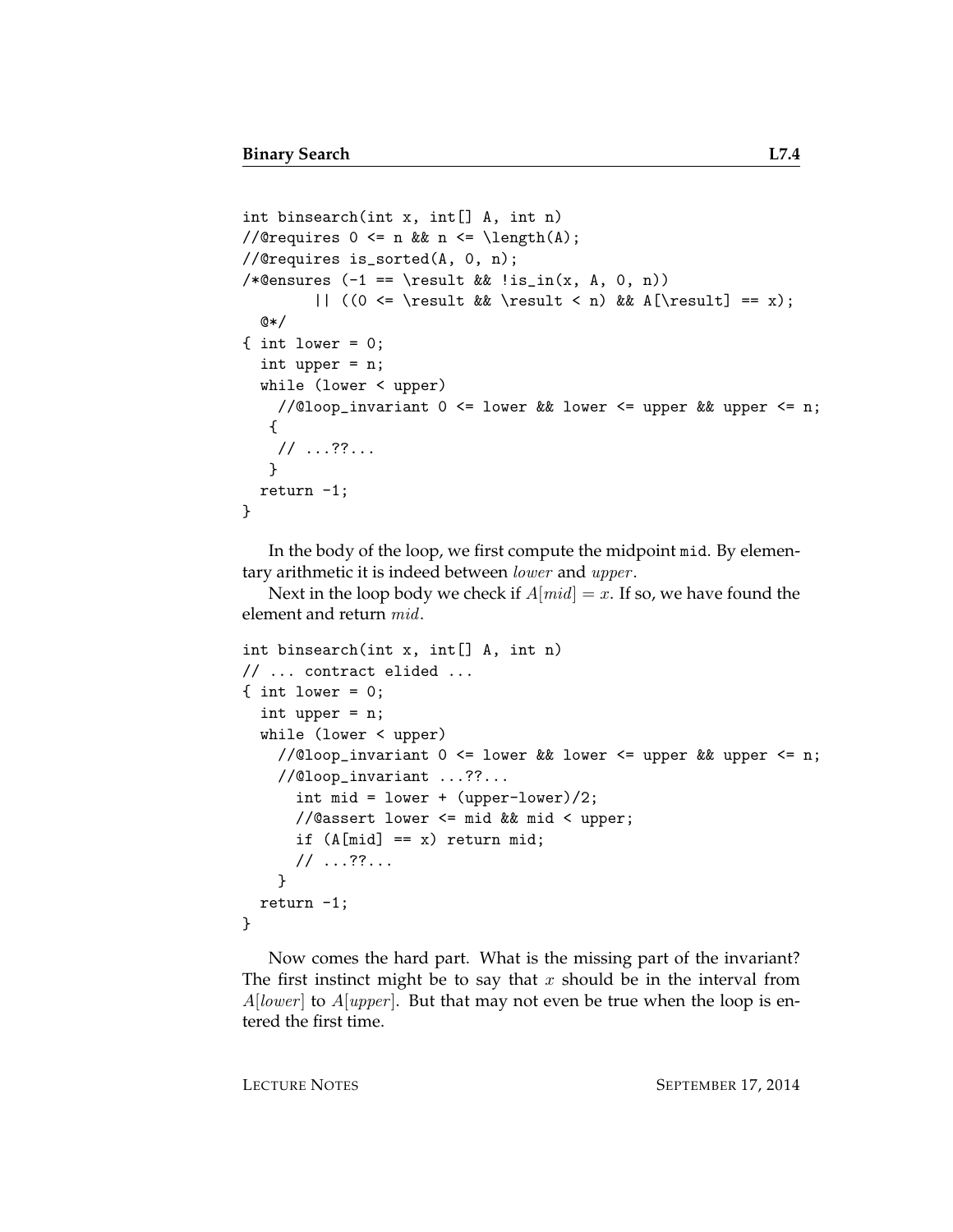Let's consider a generic situation in the form of a picture and collect some ideas about what might be appropriate loop invariants. Drawing diagrams to reason about an algorithm and the code that we are trying to construct is an extremely helpful general technique.



The red box around elements 2 through 5 marks the segment of the array still under consideration. This means we have *ruled out* everything to the right of (and including) upper and to the left of (and not including) lower. Everything to the left is ruled out, because those values have been recognized to be strictly less than  $x$ , while the ones on the right are known to be strictly greater than  $x$ , while the middle is still unknown.

We can depict this as follows:



We can summarize this by stating that  $A[lower-1] < x$  and  $A[upper] >$ x. This implies that x cannot be in the segments  $A[0..lower)$  and  $A[upper..n)$ because the array is sorted (so all array elements to the left of  $A[lower-1]$ will also be less than x and all array elements to the right of  $A[upper]$  will also be greater than  $x$ ). For an alternative, see Exercise [2.](#page-14-1)

We can postulate these as invariants in the code.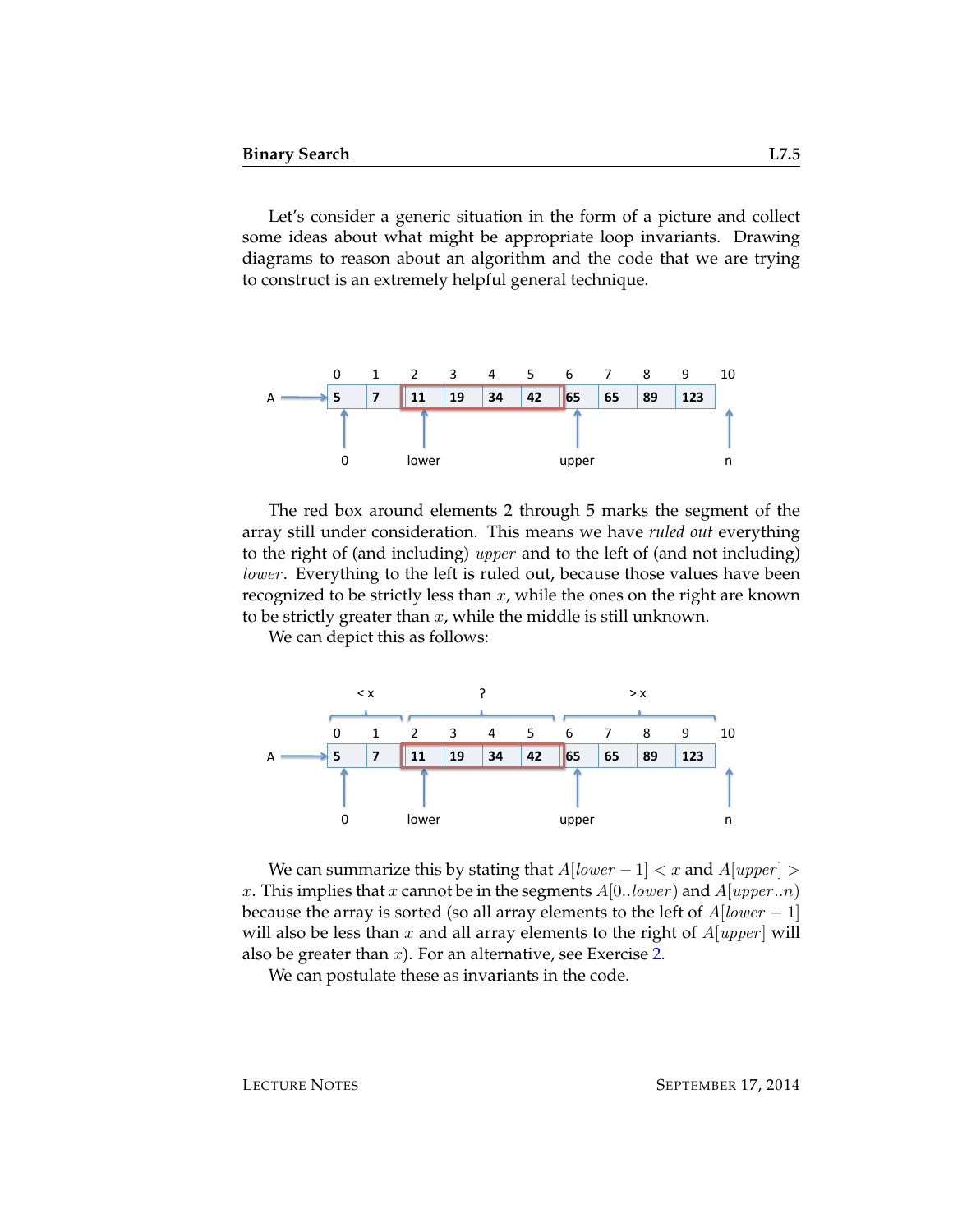```
int binsearch(int x, int[] A, int n)
//@requires 0 \leq n && n \leq \operatorname{length}(A);
//@requires is_sorted(A, 0, n);
/*@ensures (-1 == \result \& \lis_in(x, A, 0, n))|| ((0 <= \result && \result < n) && A[\result] == x);
@*/
\{ int lower = 0;
  int upper = n;
  while (lower < upper)
    //@loop_invariant 0 <= lower && lower <= upper && upper <= n;
    //@loop_invariant A[lower-1] < x;
    //@loop_invariant A[upper] > x;
    { int mid = lower + (upper-lower)/2;
      if (A[\text{mid}] == x) return mid;
      // ...??...
   }
  return -1;
}
```
Now a very powerful programming instinct should tell you someting is fishy. Can you spot the problem with the new invariants even before writing any more code in the body of the loop?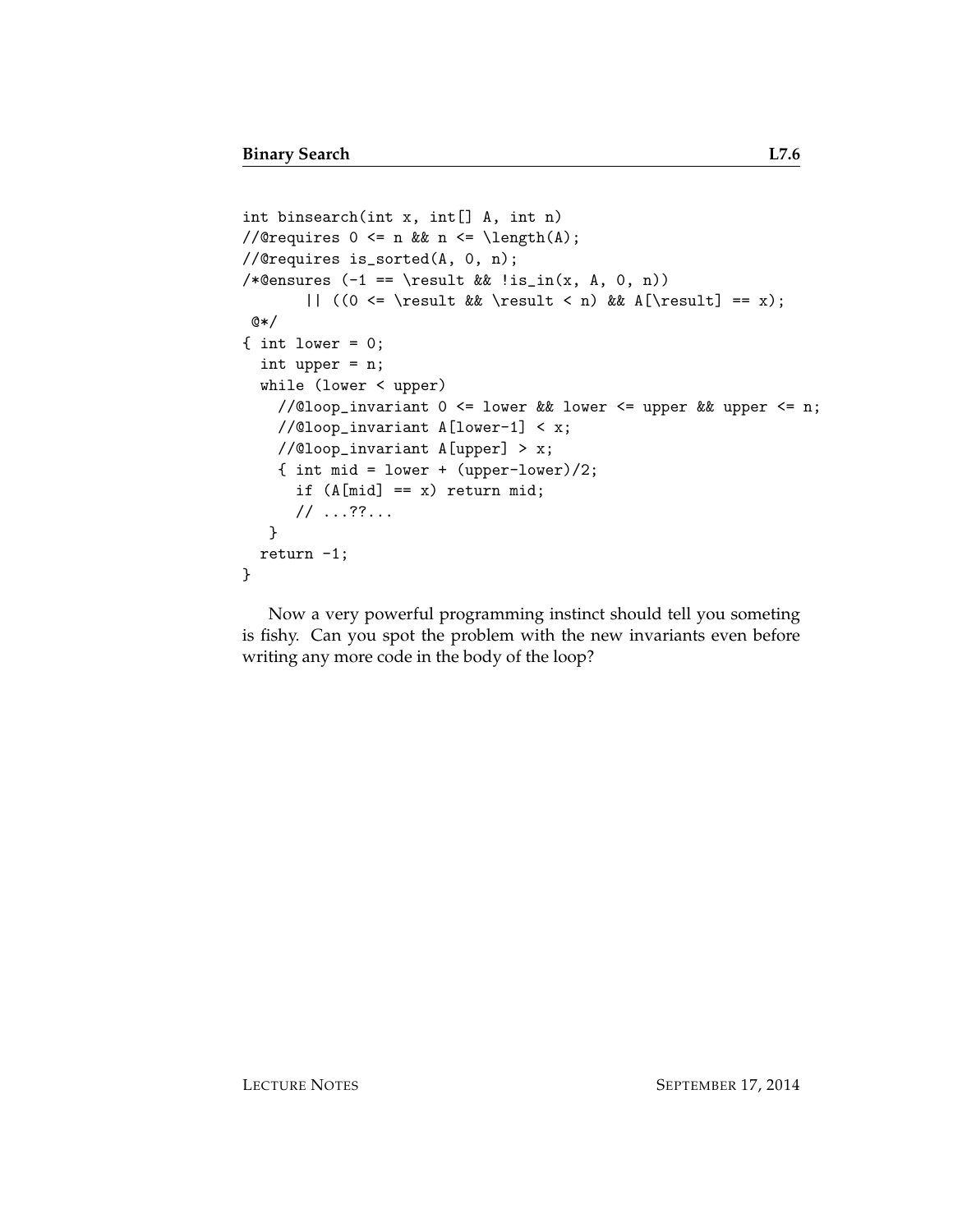*Whenever you access an element of an array, you must have good reason to know that the access will be in bounds!*

In the code we blithely wrote  $A[lower-1]$  and  $A[upper]$  because they were in the middle of the array in our diagram. But initially (and potentially through many iterations) this may not be the case. Fortunately, it is easy to fix, following what we did for linear search. Consider the following picture when we start the search.



In this case all elements of the array have to be considered candidates. All elements strictly to the left of 0 (of which there are none) and to the right of  $n$  (of which there are none) have been ruled out. As in linear search, we can add this to the our invariant using disjunction.

```
int binsearch(int x, int[] A, int n)
//@requires 0 \leq n && n \leq \operatorname{length}(A);
//@requires is_sorted(A, 0, n);
/*@ensures (-1 == \result \& !is_in(x, A, 0, n))|| ((0 <= \result && \result < n) && A[\result] == x);
@*/
\{ int lower = 0;
  int upper = n;
  while (lower < upper)
    //@loop\_invariant 0 <= lower && lower <= upper && upper <= n;
    //@loop_invariant (lower == 0 || A[lower-1] < x);
    //@loop_invariant (upper == n || A[upper] > x);
    { int mid = lower + (upper-lower)/2;
      if (A[\text{mid}] == x) return mid;
      // ...??...
   }
  return -1;
}
```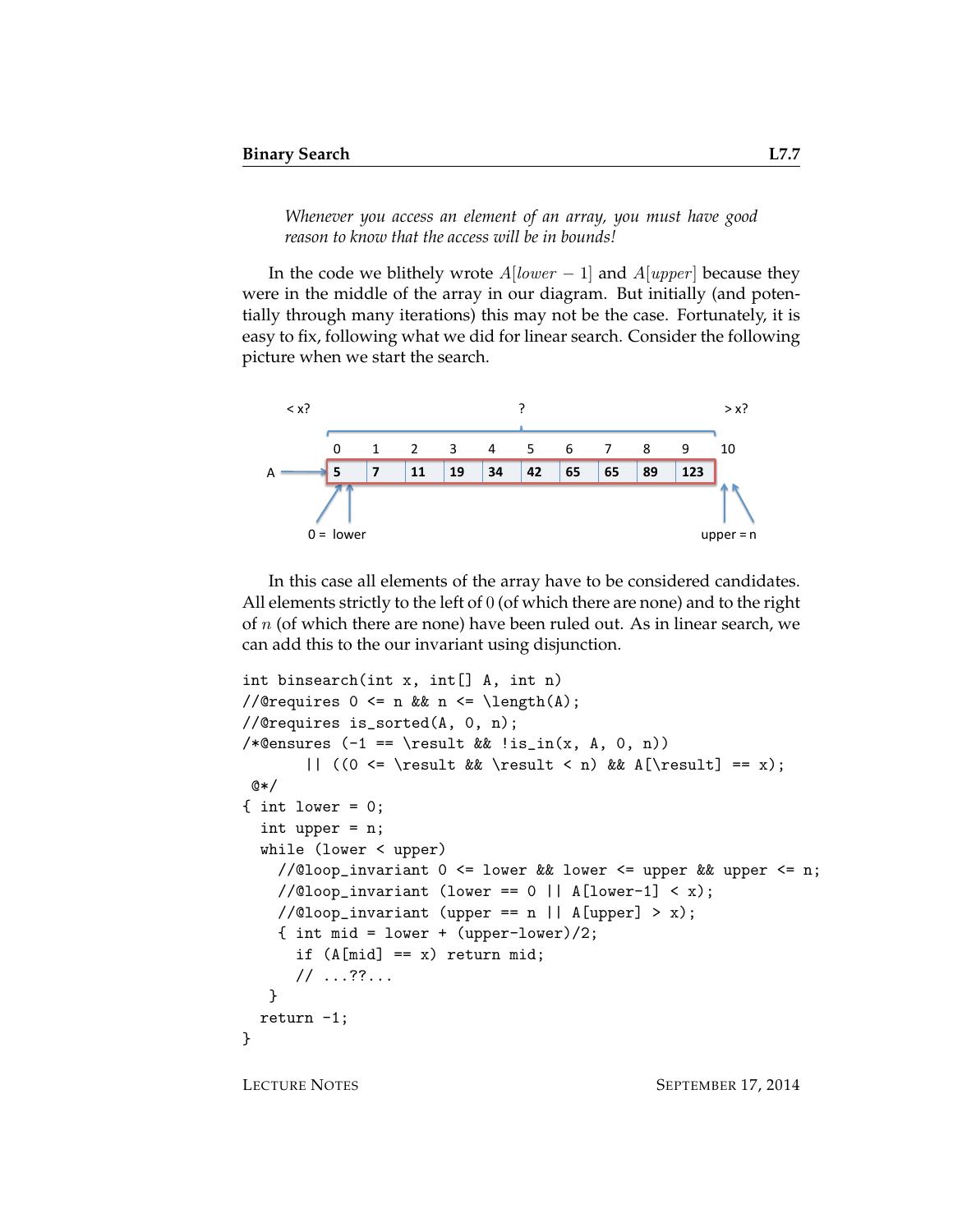At this point, let's check if the loop invariant is strong enough to imply the postcondition of the function. If we return from inside the loop because  $A[mid] = x$  we return mid, so A[\result] == x as required.

If we exit the loop because *lower*  $\langle$  upper is false, we know *lower*  $=$ upper, by the first loop invariant. Now we have to distinguish some cases.

- 1. If  $A[lower-1] < x$  and  $A[upper] > x$ , then  $A[lower] > x$  (since lower = *upper*). Because the array is sorted,  $x$  cannot be in it.
- 2. If lower  $= 0$ , then upper  $= 0$ . By the third loop invariant, then either  $n = 0$  (and so the array has no elements and we must return  $-1$ ), or  $A[upper] = A[lower] = A[0] > x$ . Because A is sorted, x cannot be in A if its first element is already strictly greater than  $x$ .
- 3. If upper  $= n$ , then lower  $= n$ . By the second loop invariant, then either  $n = 0$  (and so we must return -1), or  $A[n-1] = A[upper-1] =$  $A[lower-1] < x$ . Because A is sorted, x cannot be in A if its last element is already strictly less than  $x$ .

Notice that we could verify all this without even knowing the complete program! As long as we can finish the loop to preserve the invariant and terminate, we will have a correct implementation! This would again be a good point for you to interrupt your reading and to try to complete the loop, reasoning from the invariant.

We have already tested if  $A[mid] = x$ . If not, then  $A[mid]$  must be less or greater than  $x$ . If it is less, then we can keep the upper end of the interval as is, and set the lower end to  $mid + 1$ . Now  $A[lower - 1] < x$  (because  $A[\text{mid}] < x$  and lower =  $\text{mid} + 1$ ), and the condition on the upper end remains unchanged.

If  $A[\text{mid}] > x$  we can set upper to mid and keep lower the same. We do not need to test this last condition, because the fact that the tests  $A[mid] = x$ and  $A[mid] < x$  both failed implies that  $A[mid] > x$ . We note this in an assertion.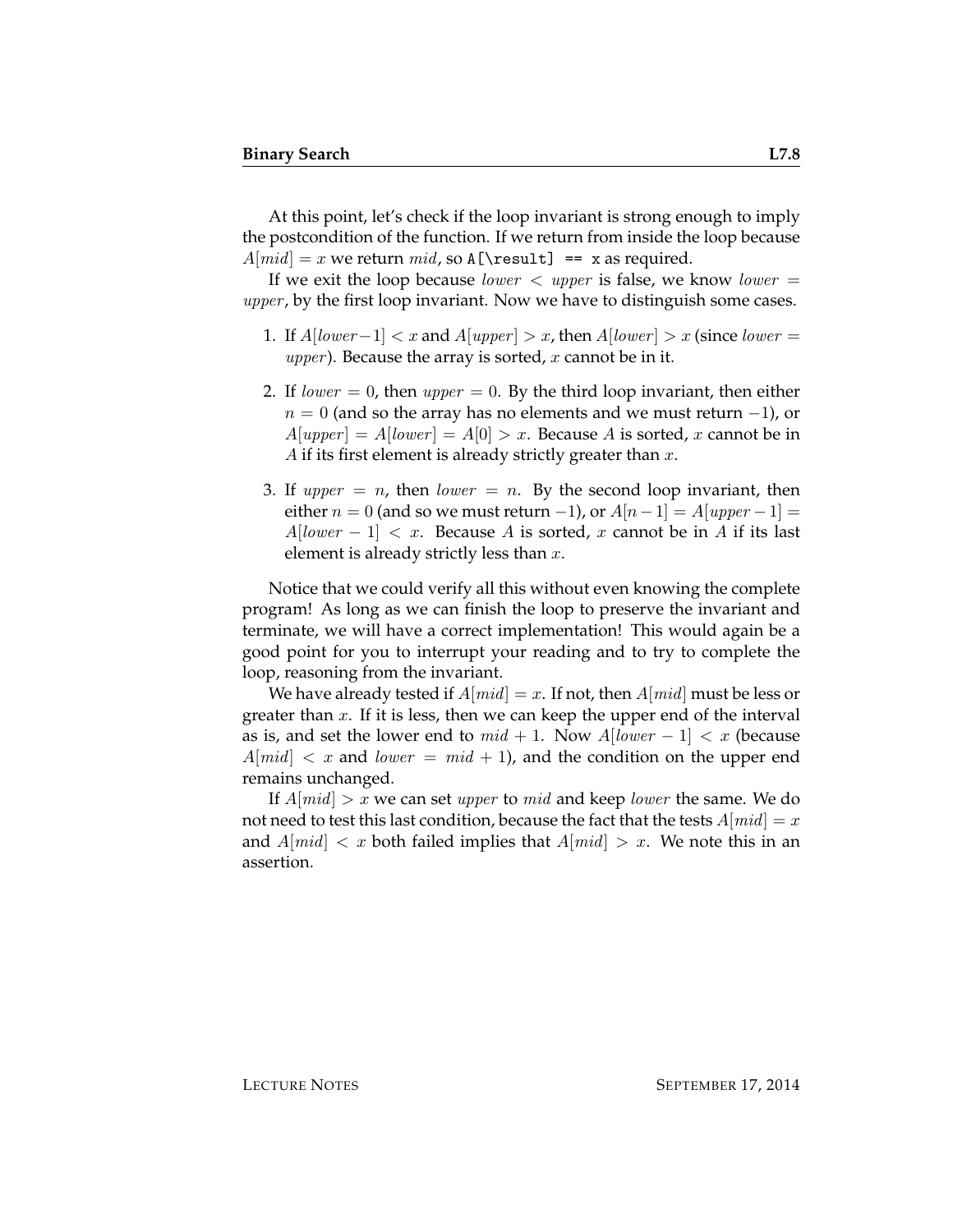```
int binsearch(int x, int[] A, int n)
//@requires 0 \leq n && n \leq \leq \lambda(A);
//@requires is_sorted(A, 0, n);
/*@ensures (-1 == \result \& \lis_in(x, A, 0, n))|| ((0 \le \result \& \result \le n) \& A[\result] == x);@*/
\{ int lower = 0;
  int upper = n;
  while (lower < upper)
    //@loop_invariant 0 \le lower && lower \le upper && upper \le n;
    //@loop\_invariant (lower == 0 || A[lower-1] < x);
    //@loop_invariant (upper == n || A[upper] > x);{ int mid = lower + (upper-lower)/2;
      //@assert lower <= mid && mid < upper;
      if (A[\text{mid}] == x) return mid;
      else if (A[\text{mid}] < x) lower = mid+1;
      else /*@assert(A[mid] > x);@*/
        upper = mid;
    }
 return -1;
}
```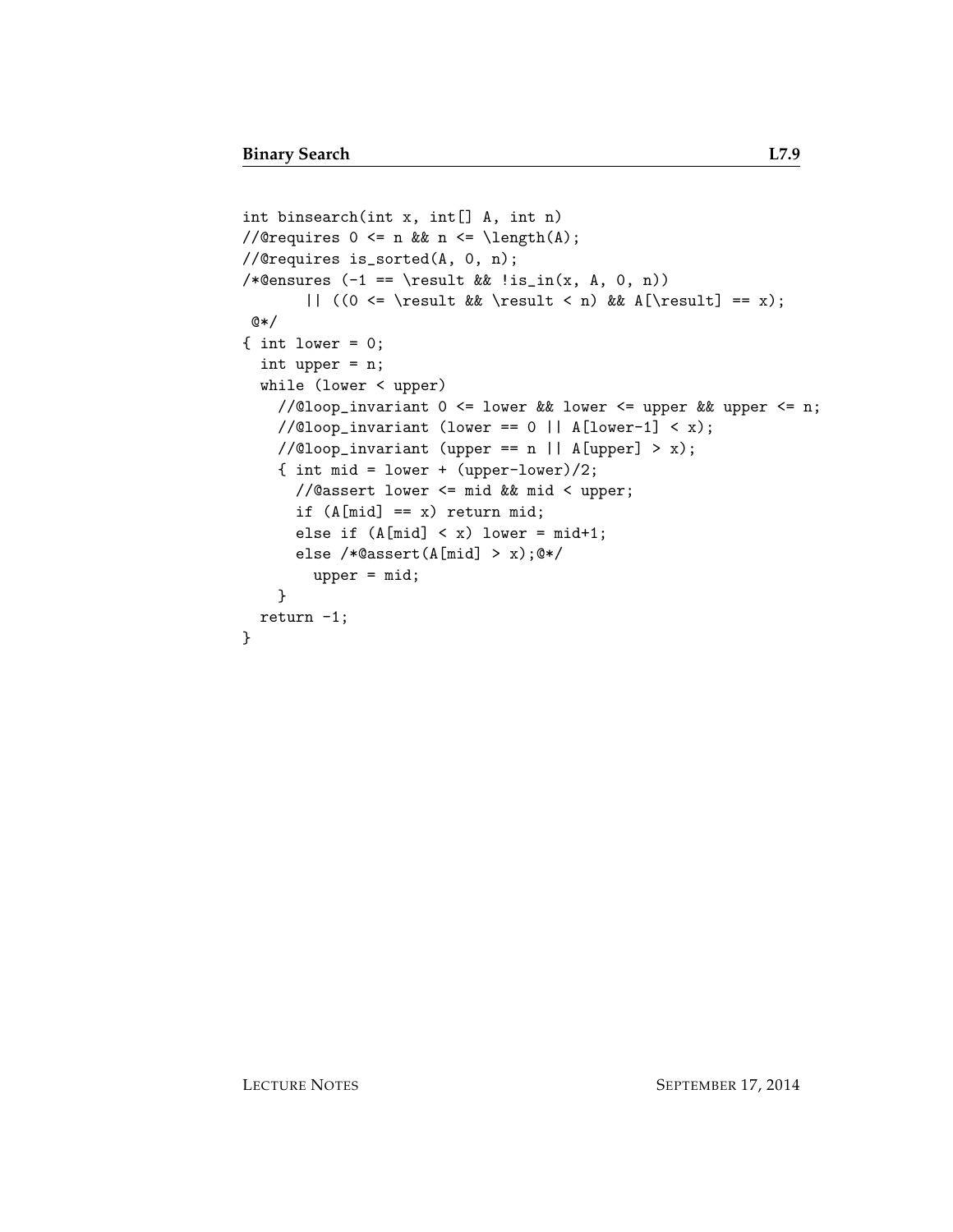Let's set up the proof of the loop invariants more schematically.

- **Init:** When the loop is first reached, we have  $lower = 0$  and  $upper = n$ , so the first loop invariant follows from the precondition to the function. Furthermore, the first disjunct in loop invariants two (lower  $== 0$ ) and three (upper  $== n$ ) is satisfied.
- **Preservation:** Assume the loop invariants are satisfied and we enter the loop:

| $0 \leq lower \leq upper \leq n$                   | $(\text{Inv } 1)$ |
|----------------------------------------------------|-------------------|
| $(lower = 0 \text{ or } A[lower - 1] < x)$ (Inv 2) |                   |
| $(upper = n \text{ or } A[upper] > x)$             | $(\ln v 3)$       |
| lower < upper                                      | (loop condition)  |

We compute  $mid = lower + \lfloor (upper - lower) / 2 \rfloor$ . Now we distinguish three cases:

 $A[mid] = x$ **:** In that case we exit the function, so we don't need to show preservation. We do have to show the postcondition, but we already considered this earlier in the lecture.

 $A[mid] < x$ : Then

 $lower' = mid + 1$  $upper' = upper$ 

The first loop invariant  $0 \leq lower' \leq upper' \leq n$  follows from the formula for mid, our assumptions, and elementary arithmetic. For the second loop invariant, we calculate:

A[lower <sup>0</sup> − 1] = A[(mid + 1) − 1] since lower <sup>0</sup> = mid + 1 = A[mid] by arithmetic < x this case (A[mid] < x)

The third loop invariant is preserved, since  $upper' = upper$ .  $A[mid] > x$ **:** Then

$$
lower' = lowerupper' = mid
$$

Again, by elementary arithmetic,  $0 \leq lower' \leq upper' \leq n$ . The second loop invariant is preserved since  $lower' = lower$ . For the third loop invariant, we calculate

 $A[upper'] = A[mid]$  since  $upper' = mid$  $> x$  since we are in the case  $A[mid] > x$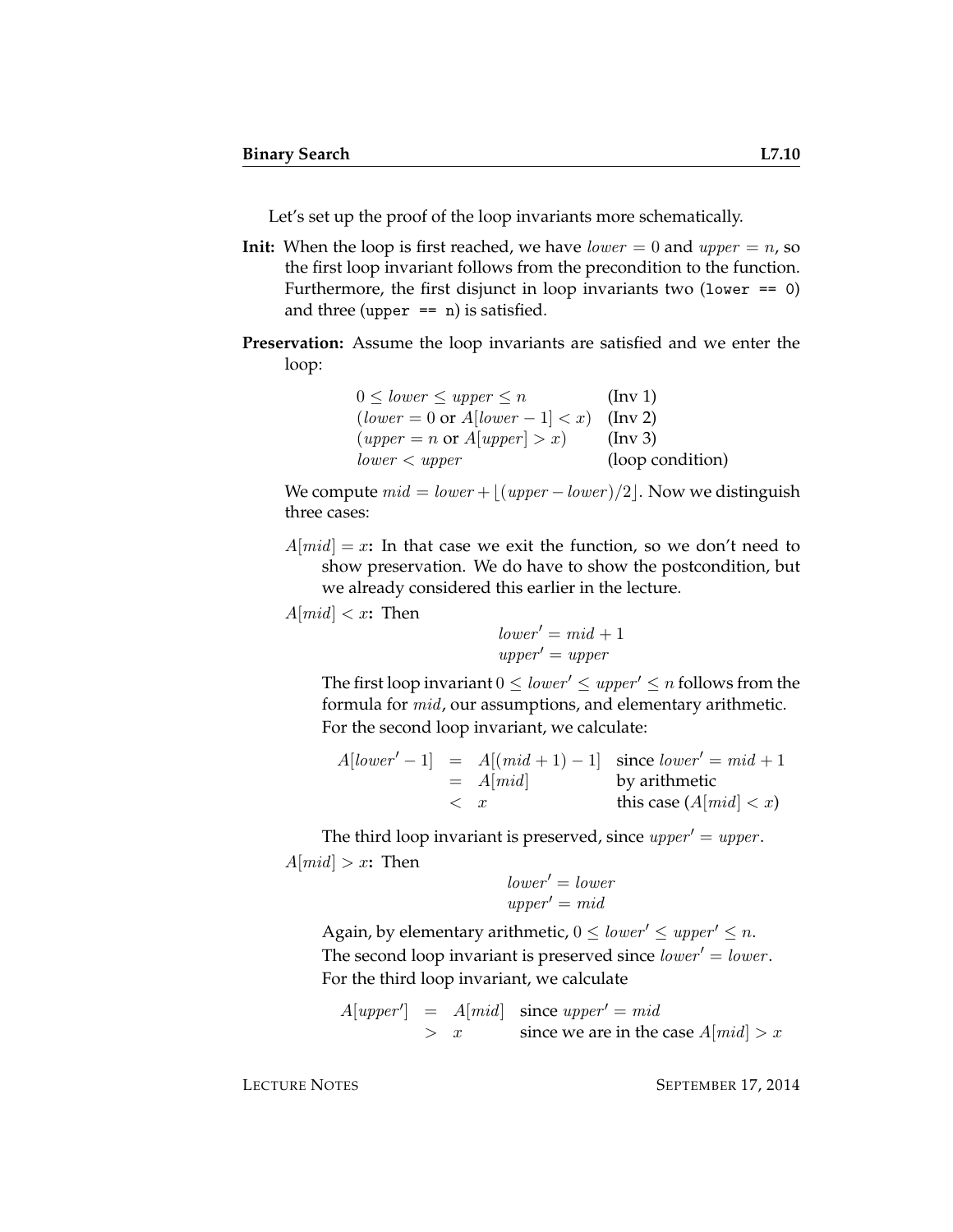## **4 Termination**

Does this function terminate? If the loop body executes, that is, lower < upper, then the interval from lower to upper is non-empty. Moreover, the intervals from *lower* to *mid* and from  $mid + 1$  to *upper* are both strictly smaller than the original interval. Unless we find the element, the difference between upper and lower must eventually become 0 and we exit the loop.

### **5 One More Observation**

You might be tempted to calculate the midpoint with

int mid =  $(lower + upper)/2$ ;

but that is in fact incorrect. Consider this change and try to find out why this would introduce a bug.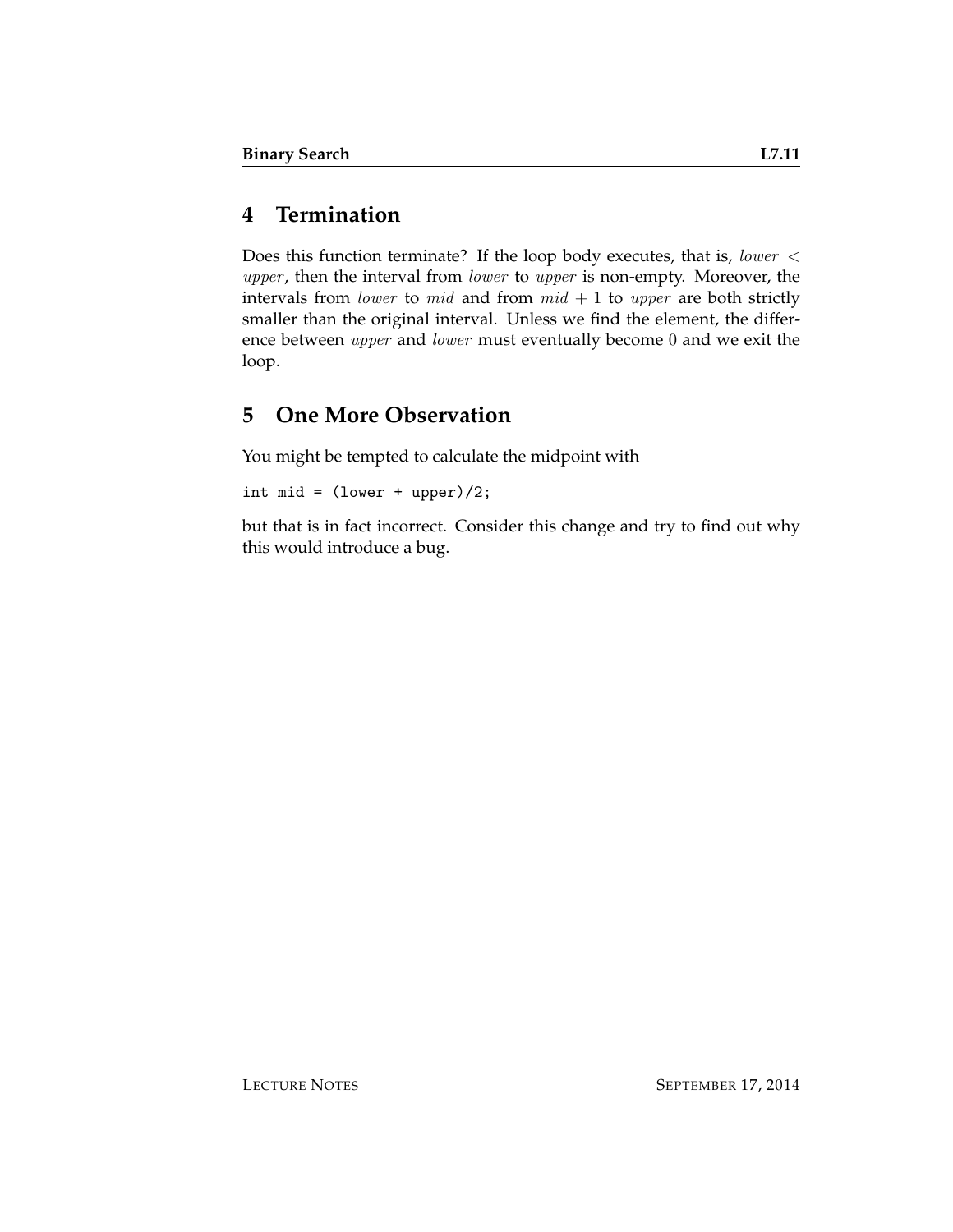Were you able to see it? It's subtle, but somewhat related to other problems we had. When we compute (lower + upper)/2; we could actually have an overflow, if  $\mathit{lower} + \mathit{upper} > 2^{31} - 1.$  This is somewhat unlikely in practice, since  $2^{31}=2G$ , about 2 billion, so the array would have to have at least 1 billion elements. This is not impossible, and, in fact, a bug like this in the Java libraries<sup>[2](#page-11-0)</sup> was actually exposed.

Fortunately, the fix is simple: because *lower*  $\langle$  *upper*, we know that  $upper - lower > 0$  and represents the size of the interval. So we can divide that in half and add it to the lower end of the interval to get its midpoint.

int mid = lower + (upper-lower)/2; // as shown in binary search //@assert lower <= mid && mid < upper;

Let us convince ourselves why the assert is correct. The division by two will round to zero, which will round down to 0 here, because  $upper-lower > 0$ . Thus,  $0 \leq (upper - lower)/2 < upper - lower$ , because dividing a positive number by two will make it strictly smaller. Hence,

$$
mid = lower + (upper - lower)/2 < lower + (upper - lower) = upper
$$

Since dividing positive numbers by two will still result in a nonnegative number, the first part of the assert is correct as well.

$$
mid = lower + (upper - lower)/2 \ge lower + 0 = lower
$$

Other operations in this binary search take place on quantities bounded from above by the int  $n$  and thus cannot overflow.

Why did we choose to look at the middle element and not another element at all? Because, whatever the outcome of our comparison to that middle element may be, we maximize how much we have learned about the contents of the array by doing this one comparison. If we find the element, we are happy because we are done. If the middle element is smaller than what we are looking for, however, we are happy as well, because we have just learned that the lower half of the array has become irrelevant. Similarly, if the middle element is bigger, then we have made substantial progress by learning that we never need to look at the upper half of the array anymore. There are other choices, however, where binary search will also still work in essentially the same way.

<span id="page-11-0"></span><sup>&</sup>lt;sup>2</sup>see Joshua Bloch's [Extra, Extra](http://googleresearch.blogspot.com/2006/06/extra-extra-read-all-about-it-nearly.html) blog entry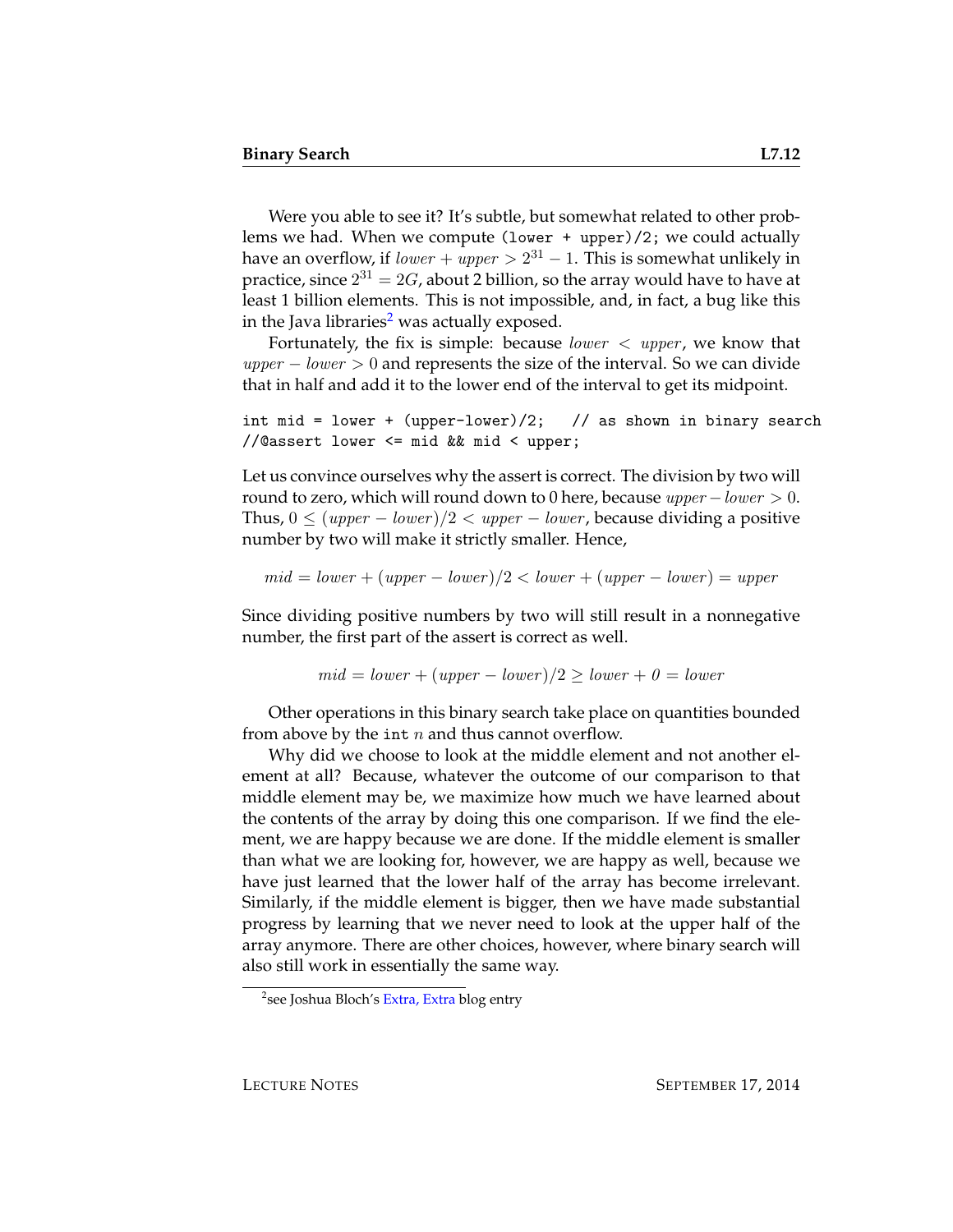#### **6 Some Measurements**

Algorithm design is an interesting mix between mathematics and an experimental science. Our analysis above, albeit somewhat preliminary in nature, allow us to make some predictions of running times of our implementations. We start with linear search. We first set up a file to do some experiments. We assume we have already tested our functions for correctness, so only timing is at stake. See the file [search-time.c0](http://www.cs.cmu.edu/~fp/courses/15122-f14/lectures/07-binsearch/search-time.c0) on the course web pages. We compile this file, together with our implementation from this lecture, with the cc0 command below. We can get an overall end-toend timing with the Unix time command. Note that we do not use the -d flag, since that would dynamically check contracts and completely throw off our timings.

% cc0 find.c0 find-time.c0 % time ./a.out

When running linear search 2000 times (1000 times with  $x$  in the array, and 1000 times with random  $x$ ) on  $2^{18}$  elements (256 K elements) we get the following answer

Timing 1000 times with 2^18 elements  $\Omega$ 4.602u 0.015s 0:04.63 99.5% 0+0k 0+0io 0pf+0w

which indicates 4.602 seconds of user time.

Running linear search 2000 times on random arrays of size  $2^{18}$ ,  $2^{19}$  and  $2^{20}$  we get the timings on our MacBook Pro

|          | array size time (secs) |
|----------|------------------------|
| $2^{18}$ | 4.602                  |
| $2^{19}$ | 9.027                  |
| 20       | 19.239                 |

The running times are fairly close to doubling consistently. Due to memory locality effects and other overheads, for larger arrays we would expect larger numbers.

Running the same experiments with binary search we get

|          | array size time (secs) |
|----------|------------------------|
| $2^{18}$ | 0.020                  |
| $2^{19}$ | 0.039                  |
| $2^{20}$ | 0.077                  |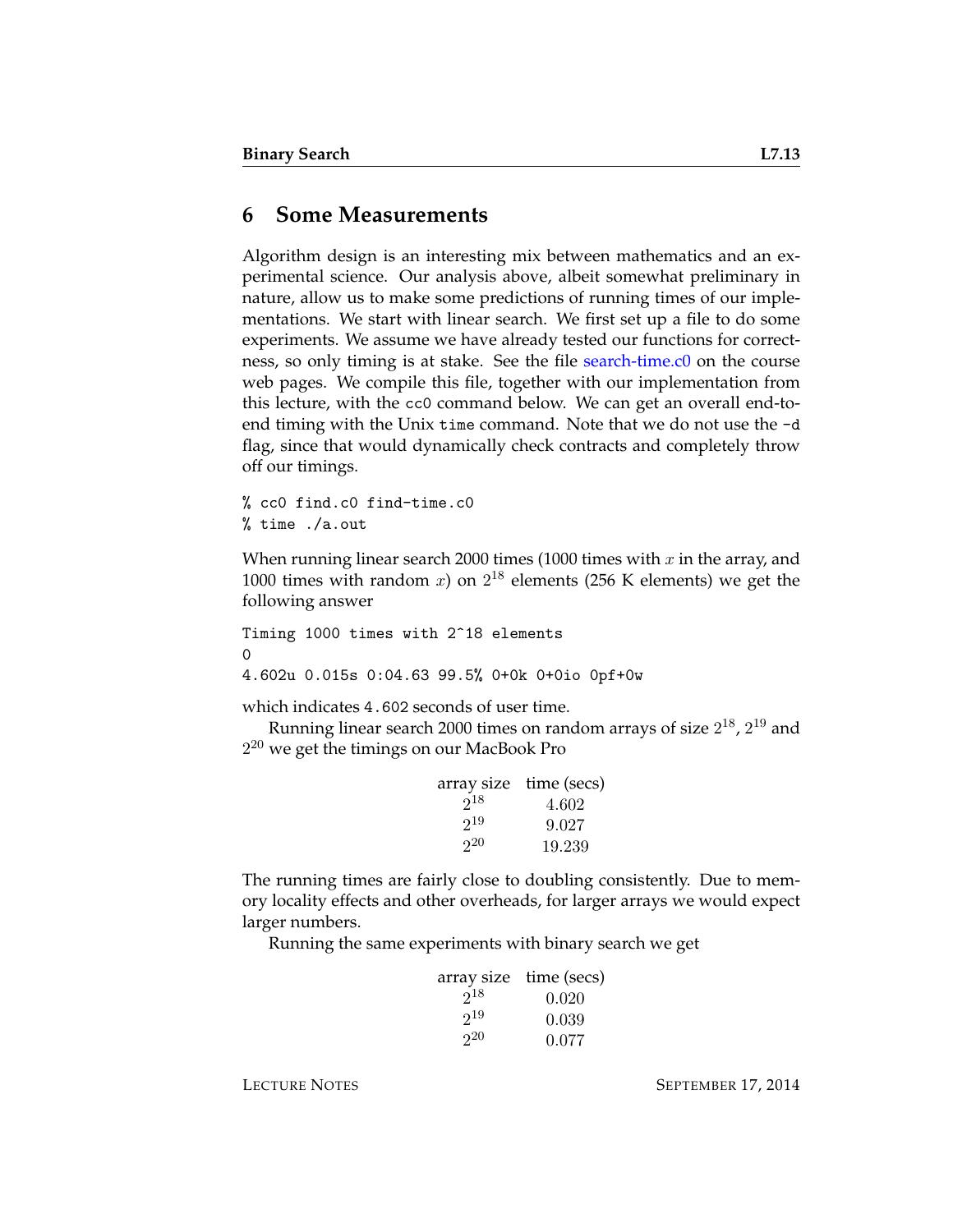which is much, much faster but looks suspicously linear as well.

Reconsidering the code we see that the time might increase linearly because we actually must iterate over the whole array in order to initialize it with random elements!

We comment out the testing code to measure only the initialization time, and we see that for  $2^{20}$  elements we measure  $0.072$  seconds, as compared to 0.077 which is insignificant. Effectively, we have been measuring the time to set up the random array, rather than to find elements in it with binary search!

This is a vivid illustration of the power of divide-and-conquer. Logarithmic running time for algorithms grow very slowly, a crucial difference to linear-time algorithms when the data sizes become large.